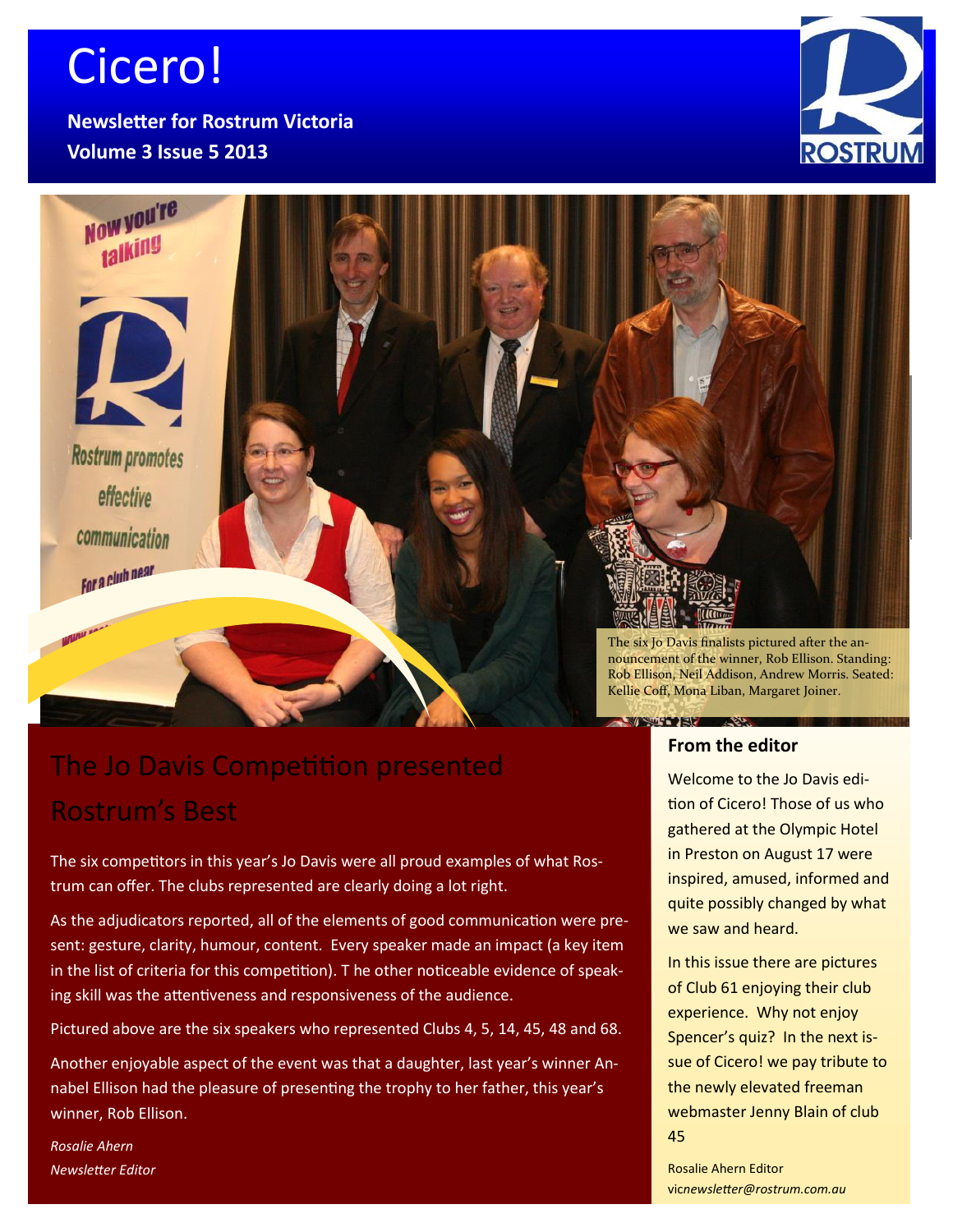# Activities at Eastside Rostrum Club 61



a T-shirt in 30 seconds.





his daughter's wedding and the

#### 

#### Chairmanship Quiz

This is the fourth quiz on chairmanship. How much do you know?

You could discuss these questions in your Club's next neeting and work out your answers. Please send answers to the Editor.

#### **First correct answer will win a book on Public Speaking for their Club library**.

Results will be published in the next edition of Cicero!.

This time it's the first of 2 about the chairman and their role.

- 1. What should a chairman do if a member wants to repeatedly speak to a motion?
- 2. What should a chairman do if they have a vested interest in a matter under discussion?
- 3. What should a chairman do if an Agenda item is over time?
- 4. Does the chairman have a casting vote?
- 5. How should a chairman deal with an unruly member?

The answers will be published in the next issue.

E

*Answers to the previous quiz are on page 4 of this newsletter*

. . . . . . . . . . . . . . . . .

#### **President's Words**

I am recently back from the Australian Rostrum Council (ARC) annual conference in Canberra in this 90th year of the Rostrum movement. It was a positive and successful conference focusing on streamlining the way we operate.

With the next census we will seek a little more member information, including year of birth. The data we have shows a small growth in the number of clubs but a small fall in the number of members from 2011 to 2012. For accuracy the ARC calculates levies on the previous year membership.

The draft constitution was discussed to make the current ARC Constitution compliant with its SA based registration. Compliance will allow a move to the national jurisdiction for national operation.

Significant budgets have been allocated to improvement of our successful website and also developing a marketing plan.

The National Voice of Youth competition was held at the ACT Legislative Assembly as part of the ACT Centenary celebrations. The speeches of the competitors were wonderfully uplifting. The winners were Dinasha Perera (QLD) Seniors and Georgia Hinds (NSW) Juniors.

On a visit to the National Library I read some letters by Sidney Wicks and other interesting documents in the Rostrum Archives held there. The library is open to all and will copy and send documents electronically on request.

*Robert Bicknell President, Rostrum Victoria*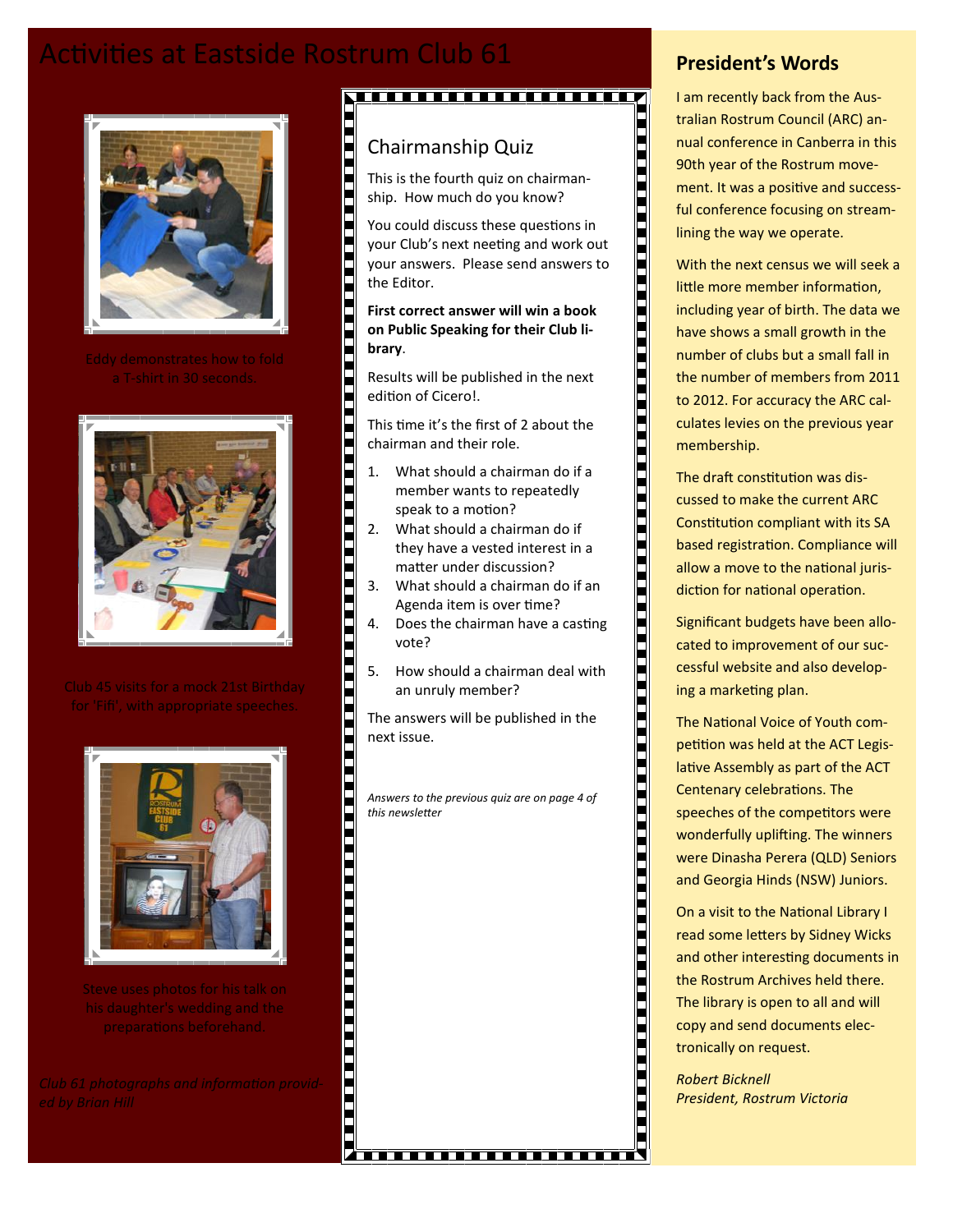

#### **Voice of Youth 2013**

Voice of Youth National Finalists enjoy the lighter side of the weekend. More on facebook group RVOY: Past and Present

#### **The 2013 President's Honour Roll**

Our Victorian Zone President, Robert Bicknell recognised the contribution and achievement of several Rostrum people at the annual dinner.

**Freeman Ed Dickinson** - for the development and delivery of training courses.

**Freeman John Podger** - for stepping into multiple roles in Rostrum, including Vice-President Western Region and Publications.

**Freeman Max Cheney** - for significant contribution to the clubs in the Northern region.

**Freeman Frank Chandler (**possibly the oldest member of Rostrum in Victoria and its longest serving member)- for his community courses to attract new members and assistance in the running of Voice of Youth.

**Imogen Tenby** is the youngest member of Rostrum Victoria at age 13 - for proficiently chairing a heat of Voice of Youth.

The John Green trophy— **Freeman Murray Mason** for his outstanding effort with Club 54 Bayside, the Dietrich competition and his energy and initiative as Training Officer for Club 45.

The Don Holland trophy— **Rod Black**, president of Club 54, Bayside. The club has achieved an 82% increase in membership. Robert also recognised the contribution of Murray Mason, Honey Wookey, Rob Berry and Jack Dutkiewicz.

Those who were present at the dinner were warm in their applause for all of these people who are all in their various ways representative of the best in Rostrum.

## Faces at the Jo Davis and Anniversary Dinner



Youngest Rostrum member Imogen Tenby received an President's award for her contribution to Rostrum



Freeman Max Cheney was acknowledged for his leadership in the Western Region.



Freeman Peter Gray presents his thoughts on Defending Freedom of Speech at the Anniversary dinner



Freeman Warren Block shows his inimitable style as the MC for the 2013 Jo Davis Competition

*Many thanks to Fmn John Podger for the photographs of the Annual Dinner*